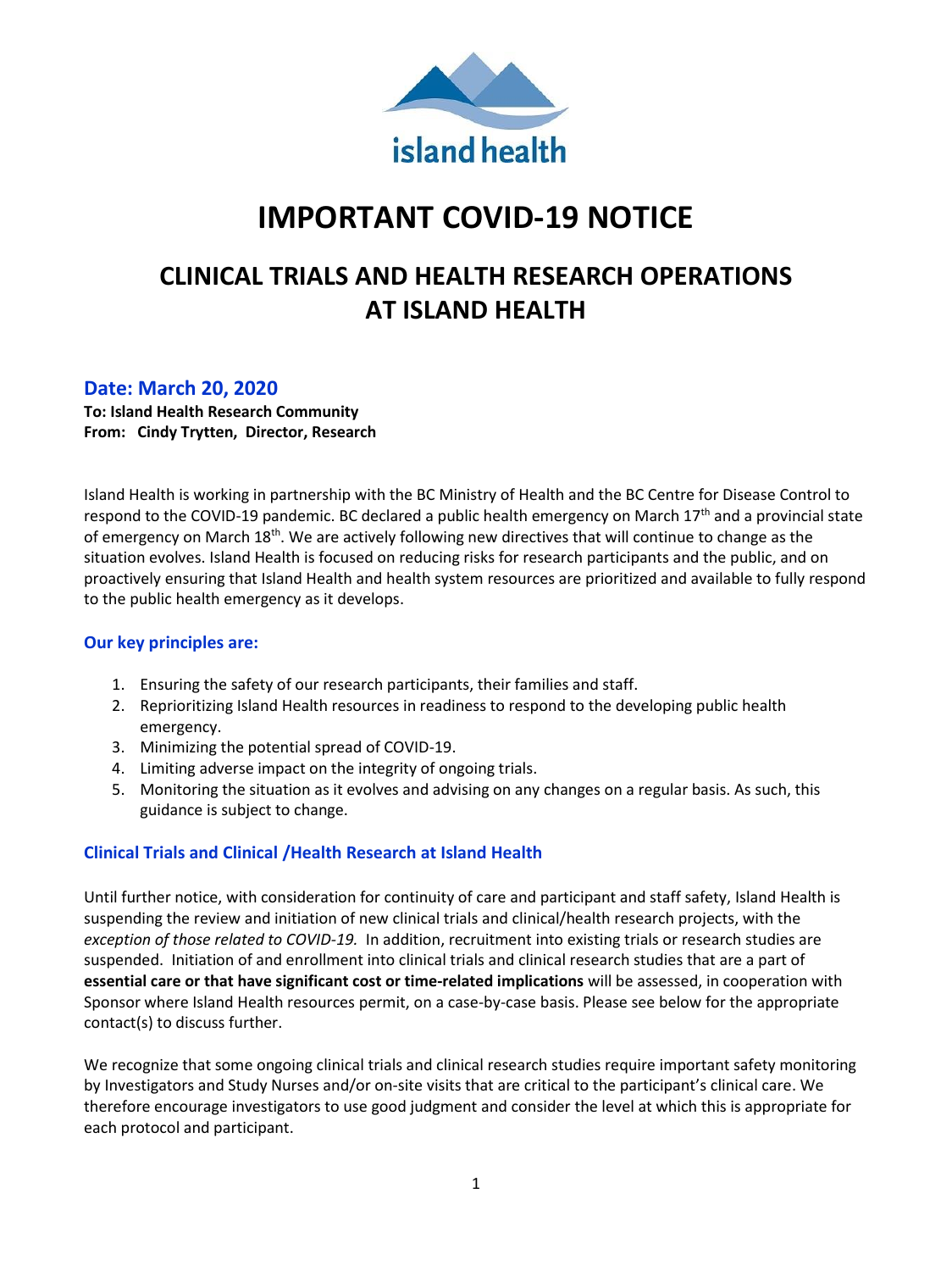The following policies and guidelines of Island Health will apply to ongoing studies, effective immediately:

- 1. All visitors to Island Health sites are being restricted to one immediate family member or support person;
- 2. Study sponsor on-site monitoring visits must be deferred until further notice and replaced by remote monitoring and virtual appointments (e.g. meeting with the Principal Investigators or other staff);
- 3. For any clinical trial visits that continue, based on a case-by-case risk assessment by Principal Investigators responsible for medical oversight, participants must be actively screened for symptoms of or exposure to COVID-19 prior to their appointments;
- 4. Good communication with study Sponsors, when applicable, should be maintained to inform them of any protocol deviations, interruption of enrollment, or postponed startup of new studies.
- 5. Any FDA or Health Canada directives that may affect the conduct of specific clinical trials must be followed, when applicable.

## **Existing Studies**

Changes to existing studies will be necessary due to COVID-19 measures. The Tri-Council Policy Statement (TCPS2) typically requires review and approval of modifications prior to implementation, however "*changes that are necessary to eliminate an immediate risk(s) to the participants may be implemented as needed, but must be reported to the REB at the earliest opportunity" (Article 6.15).* In relation to FDA regulated trials, 21 CFR 56.108(a)(4) similarly allows for modification without prior approval "*where necessary to eliminate apparent immediate hazards to the human subjects."* Again, these changes must be reported to the REB at the earliest opportunity and duly documented in the study files, in addition to the details related to conversations with participants who are impacted as part of the ongoing informed consent process.

All existing studies, irrespective of whether or not they are impacted by the COVID-19 response, will still require ongoing reporting to the REBs as per the existing research ethics approval requirements.

#### **COVID-19 Notifications and New Applications**

**Any Post-Approval Activities (PAAs) or e-mails sent to the REB that relate to COVID-19 must be named accordingly so that they can be more easily tracked and actioned. For example, the e-mail subject line should include "COVID-19." In all cases, accurate and detailed documentation of the circumstances surrounding any alterations or amendments is extremely important.** 

**If you are submitting a new research project directly related to COVID-19, please contact the REB to discuss. For OPERATIONAL questions and concerns relating to clinical trials and clinical research activities, please contact the individuals listed below.**

\_\_\_\_\_\_\_\_\_\_\_\_\_\_\_\_\_\_\_\_\_\_\_\_\_\_\_\_\_\_\_\_\_\_\_\_\_\_\_\_\_\_\_\_\_\_\_\_\_\_\_\_\_\_\_\_\_\_\_\_\_\_\_\_\_\_\_\_\_\_\_\_\_\_\_\_\_\_\_\_\_\_\_\_\_\_\_\_\_

We recognize the impact this will have on research staff and their work. However, our decision is consistent with many of our peer organizations and with school and business closures. We will continue to assess the situation and prepare for scenarios that allow restoration of research activity as soon as possible.